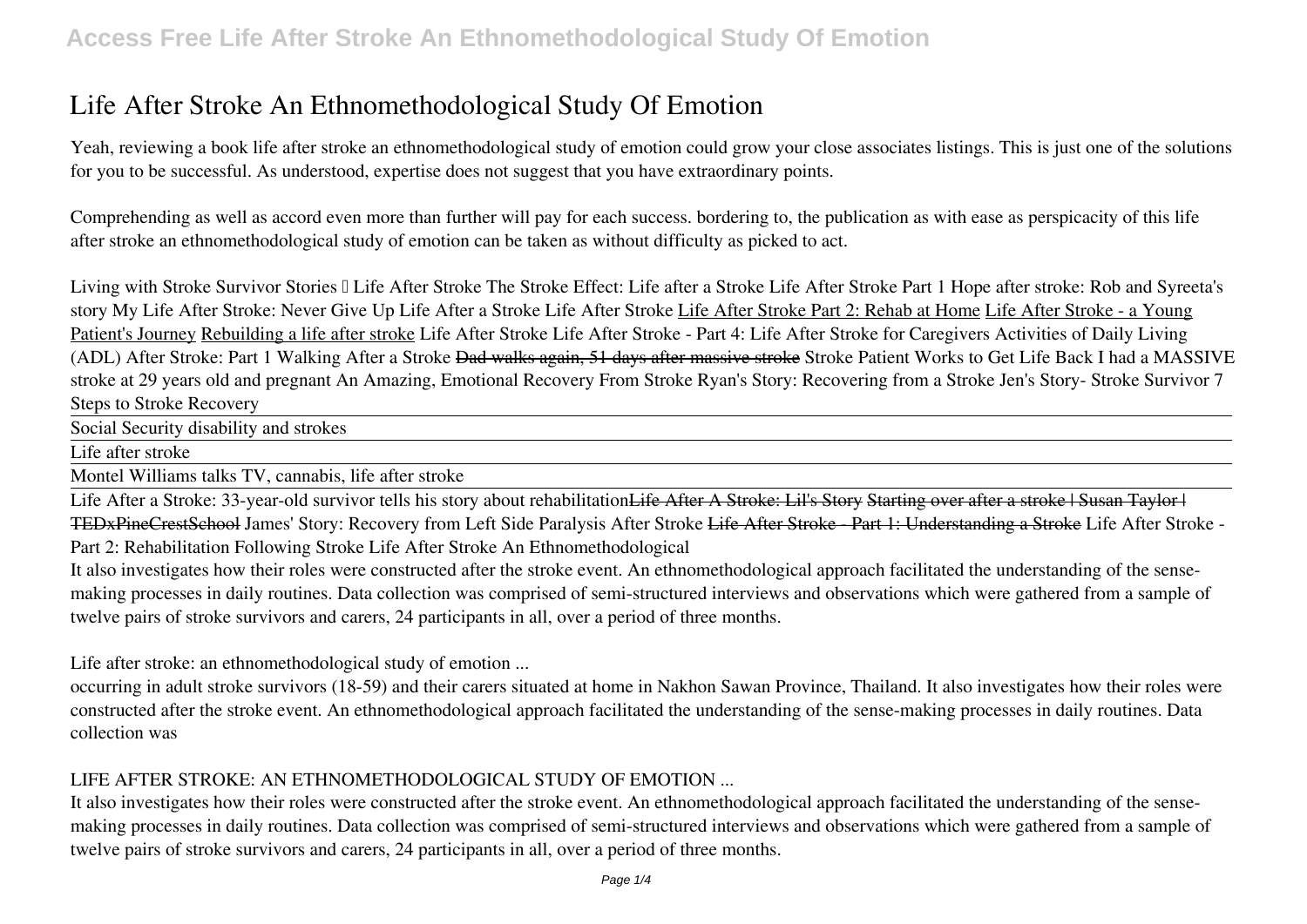### **British Library EThOS: Life after stroke : an ...**

Life After Stroke An Ethnomethodological Study Of Emotion Life After Stroke An Ethnomethodological It also investigates how their roles were constructed after the stroke event. An ethnomethodological approach facilitated the understanding of the sense-making processes in daily routines. Data collection was comprised of semi-structured ...

### **Life After Stroke An Ethnomethodological Study Of Emotion**

Life after stroke. Your stroke doesn't have to stop you from doing the things you want to do. We're here to support you to rebuild your life after stroke. Getting moving after stroke. Find out why it's important to be active after a stroke and how you can add movement to your everyday life.

### **Life after stroke | Stroke Association**

Stroke can be beatable. Rehabilitation is key to achieving and celebrating all the small victories along your way to recovery. While strokes can vary in type and severity, many patients and their loved ones have been where you are now  $\mathbb I$  facing important decisions about rehab that must be made quickly.

### **Life After Stroke | American Stroke Association**

Read PDF Life After Stroke An Ethnomethodological Study Of Emotion Life After Stroke An Ethnomethodological Study Of Emotion A keyword search for book titles, authors, or quotes. Search by type of work published; i.e., essays, fiction, non-fiction, plays, etc. View the top books to read online as per the Read Print community.

### **Life After Stroke An Ethnomethodological Study Of Emotion**

Every five minutes, stroke destroys lives. Almost two-thirds of stroke survivors leave hospital with a disability, and the demand for ongoing care and support is growing. But we believe that with the right support, people can rebuild their life after stroke. stroke association - the impact of our services infographic 1.jpg

### **Life After Stroke Services | Stroke Association**

After having a stroke, many people experience problems with speaking and understanding, as well as reading and writing. If the parts of the brain responsible for language are damaged, this is called aphasia, or dysphasia. If there's weakness in the muscles involved in speech as a result of brain damage, this is known as dysarthria.

### **Stroke - Recovery - NHS**

Life After Stroke An Ethnomethodological Study Of Emotion Right here, we have countless book life after stroke an ethnomethodological study of emotion and collections to check out. We additionally pay for variant types and afterward type of the books to browse.

**Life After Stroke An Ethnomethodological Study Of Emotion**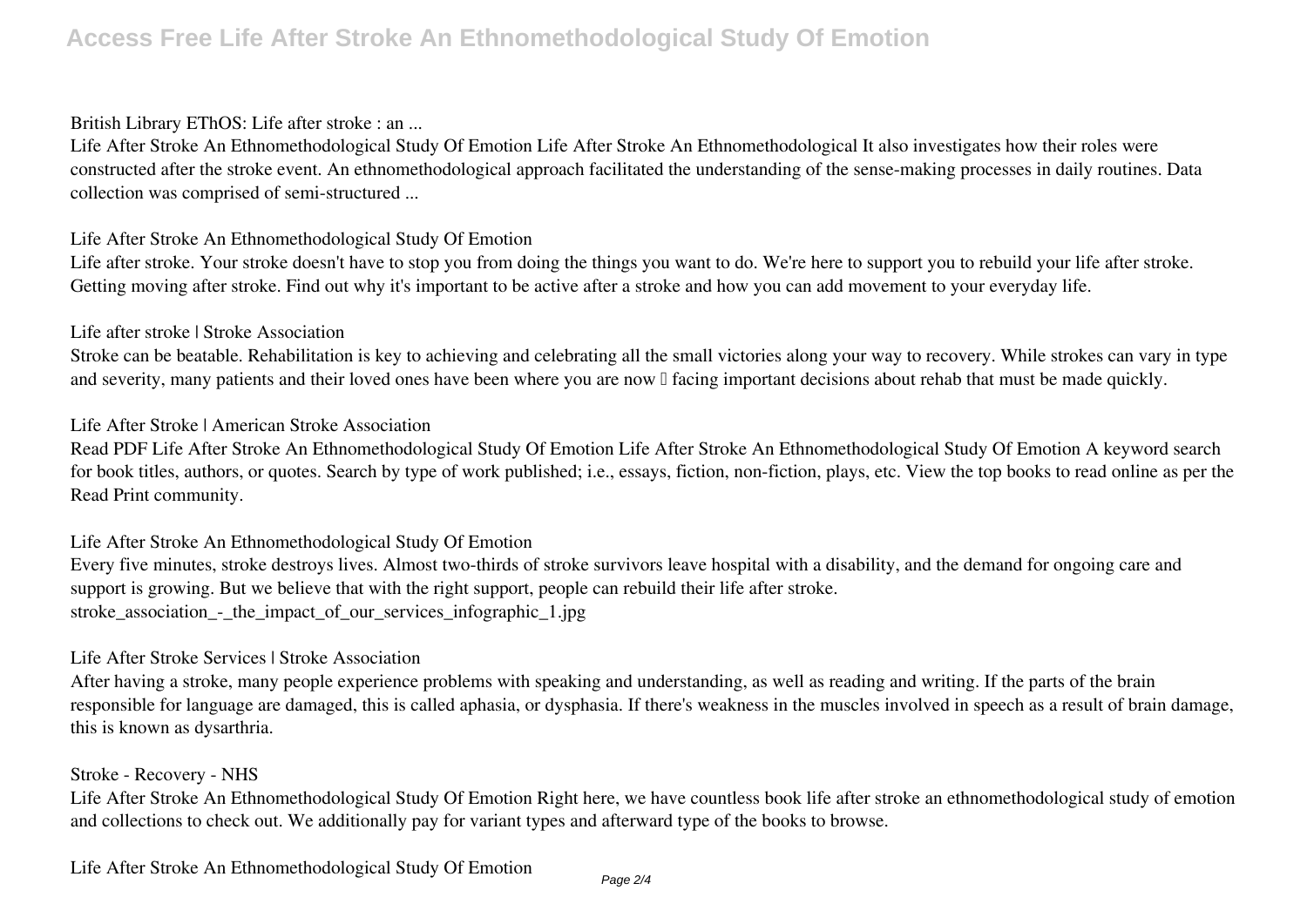## **Access Free Life After Stroke An Ethnomethodological Study Of Emotion**

Video: Life after stroke Stroke can be sudden and devastating, but for some people, there are new horizons beyond it. Watch our video to hear Mark and Paul talking about their experiences, and read how staying active helped Margaret recover.

### **Video: Life after stroke | BHF**

Life after suffering a stroke. 30 October 2018 . Jason Hanrahan. Stroke; Five years ago Jason was 17 and studying for his A-levels, when his world was turned upside down. Reflecting on World Stroke Day, he shares his personal experience and talks about the support that has helped him to rebuild his life:

### **NHS England » Life after suffering a stroke**

During life after stroke, repetition is everything. Repetition stimulates the brain and activates neuroplasticity, the process of forming new neural connections. Neuroplasticity is how the brain heals itself after stroke. It allows healthy parts of the brain to take over the functions that the damaged parts of the brain cannot execute anymore.

**Life After Stroke: How to Feel Confident Moving Forward ...**

After an ischemic stroke in 1979 and for the next 22 years, his left hand was completely non-functional. But a year after he began swimming in 2001 it began to show signs of life. Spurred by this, he began intensive physical therapy. Within two more years he was able to pick up coins with his previously paralyzed hand.

### **What You Can Expect After a Stroke | Reader's Digest Canada**

Life after stroke: an ethnomethodological study of emotion work among adult stroke survivors and their carers in rural areas of Nakhon Sawan Province, Thailand . By Maturada Muangman. Abstract.

### **CORE**

After a stroke, it<sup>n</sup>s common to feel . tired at some point. This is known as fatigue. Fatigue often starts to lessen a few months after the stroke. But for some people, tiredness may continue for years. If youllre experiencing post-stroke fatigue, talk to your health care team about ways to reduce it. Spasticity. When you try to move a limb, the

### **Life After Stroke Guide**

Life after Stroke - the Early Days Every stroke is different. Each person affected by stroke will have different problems and different needs. The way in which you might be affected depends on where in the brainthe stroke happens and the nature of the stroke.

### **Life After Stroke - NICHS**

People who survive a stroke are often left with long-term problems caused by injury to their brain. Some people need a long period of rehabilitation before they can recover their former independence, while many never fully recover and need ongoing support after their stroke.